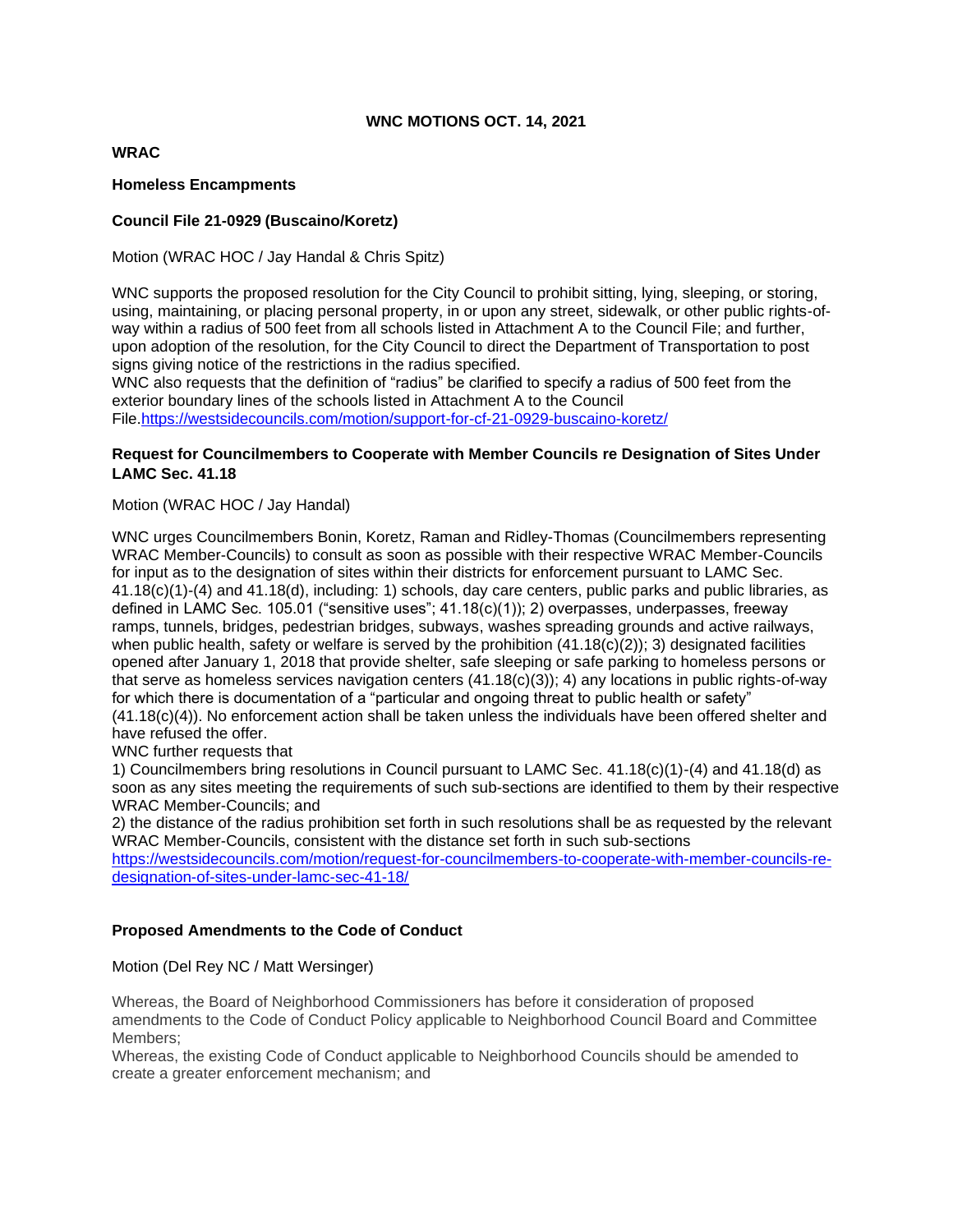Whereas, the proposed amendments to the Code of Conduct submitted by the Department of Neighborhood Empowerment ("DONE") to the Board of Neighborhood Commissioners ("BONC") grant too much discretion to DONE in determining guilt and imposing penalties. Now, therefore, be it resolved that:

BONC is advised against approving the proposed amendments to the Code of Conduct in their current form;

The WNC requests that the Department of Neighborhood Empowerment, in consultation with an ad hoc group of Neighborhood Council members, revise the proposed amendments to ensure they afford Board and Committee members adequate due process rather than granting the Department sole discretion to immediately suspend a member based on an alleged violation of applicable rules;

Any amendments to the Code of Conduct must take into account varying degrees of conduct when considering suspension and appropriate penalties, if warranted;

The Code of Conduct shall require that the minimum correction necessary to address any issue be used; The Workplace Equity Policy shall be incorporated into the proposed amendments to the Code of Conduct only if formally adopted by the City prior to the Neighborhood Council City Department Review process, and in the alternative, the Code of Conduct shall incorporate the City's Workplace Violence Policy and Guidelines.

## **LUC**

**CF 21-0002-S163**: To Rules, Elections and Intergovernmental Relations Committee – relative to including in the City's 2021-22 State Legislative Program its position on ACA 1, which would lower the threshold for passage of financing of public housing or infrastructure from two-thirds to 55%.

#### MOTION:

WNC moves to support C 21-0002-S163

**CF 21-0002-S165**: To Rules, Elections and Intergovernmental Relations Committee – relative to including in the City's 2021-22 State Legislative Program its position on SCA 2, which would repeal Article 34 of the State Constitution, removing a requirement that public housing projects be approved by voters.

#### MOTION

WNC moves to support CF 21-0002-S165

**CF14-1635-S11** TO PLUM Home Sharing Registration. Instructs Planning with City Attorney and LAPD to report on the feasibility of amending LAMC Section 12.22 A 32, to allow for the immediate suspension of a City Home-Sharing registration when criminal activity is found to have taken place at a residence while being used as a short-term rental. (Referred 9/14)

WNC Moves to support CF14-1635-S11

**CF 18-1246** To PLUM. Vacation Rentals Ordinance. Planning Dept. report dated 8/31 re: short-term rental ordinance to allow for vacation/second homes to participate in a regulated short-term rental program.

#### MOTION:

WNC opposes the expansion of the short-term rental program to allow for the limited rental of vacation homes as short-term rentals. The level of administrative oversight needed does not appear to justify a program whose expenses may well exceed potential revenue. It is a poor use of City funds to subsidize a program that enables vacation property owners to participate in short-term rentals. Further, the City has not yet demonstrated the ability to obtain full registration and compliance in the existing program. Optional: Any additional programs of this nature should be out of the question until the current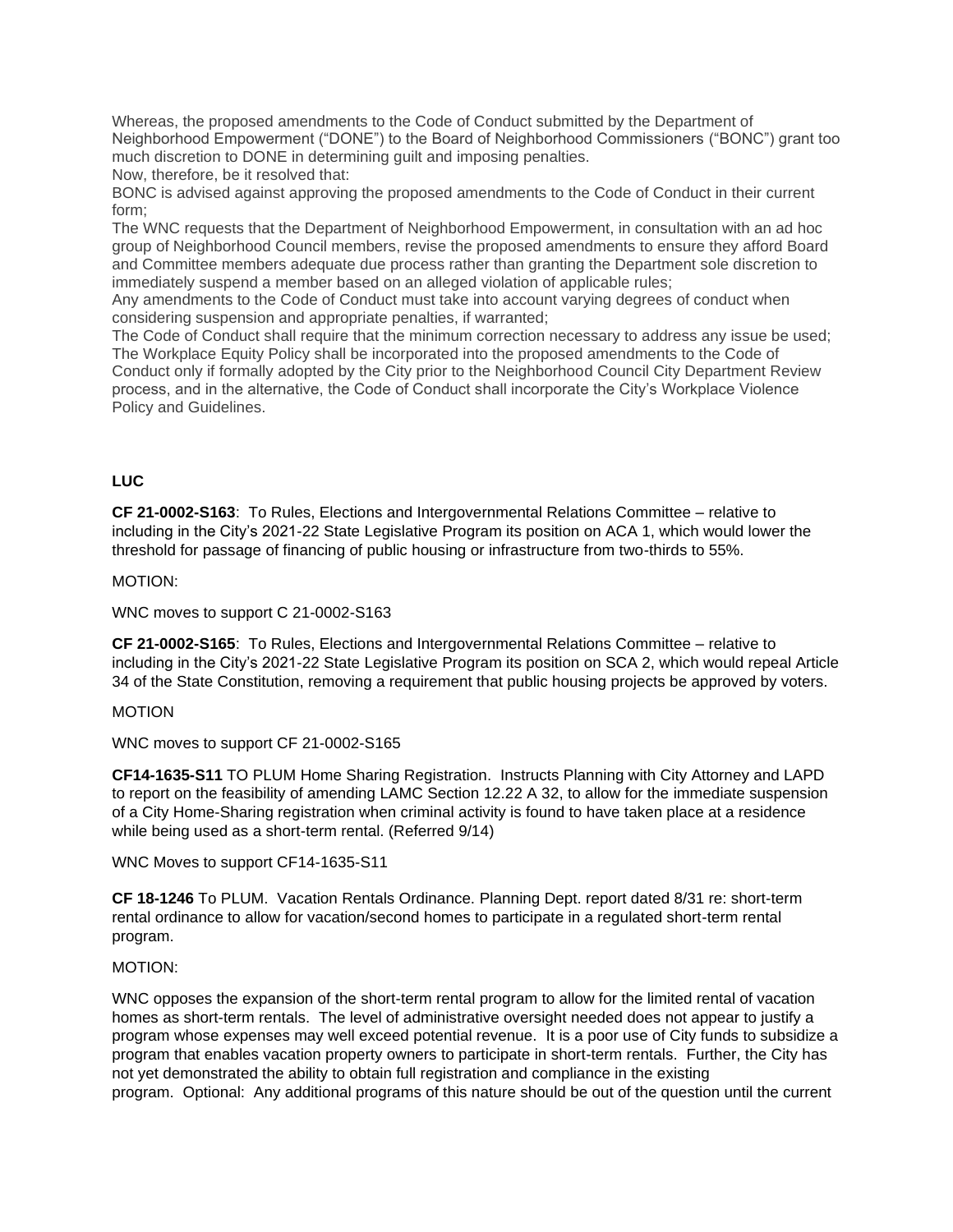program is able to monitor and enforce all provisions of the home-sharing/short-term rental program and eliminate illegal/unregistered units from listing on any platform.

## **LA City Redistricting:**

Motion:

WHEREAS the Westside Neighborhood Council on July 8, 2021 previously adopted core principles and priorities for guiding its position on redistricting;

WHEREAS at that same time, the Westside Neighborhood Council also authorized the Chair to communicate these messages to the Los Angeles City Council Redistricting Commission, and to advocate on the Neighborhood Council's behalf consistent with those points;

WHEREAS the Los Angeles City Council Redistricting Commission – after reviewing data, maps and public comments – now has advanced Map K2.5 that currently appears to address Westside Neighborhood Council concerns; and

WHEREAS the Los Angeles City Council Redistricting Commission still is considering tweaks to Map K2.5 and holding public hearings and receiving public comments from a variety of interests – including some political interests who do not support Map K2.5; and

WHEREAS the Los Angeles City Council ultimately must decide the eventual final map.

BE IT RESOLVED THAT the Westside Neighborhood Council hereby approves the following motions in regard to these efforts:

- 1. **The Westside Neighborhood Council supports the Los Angeles City Council Redistricting Commission's current Map K2.5**, which keeps the Westside Neighborhood Council wholly in one City Council District, respects the boundaries of encompassing Homeowners Associations, and continues the historical relationship of Westside communities of interest;
- 2. The Westside Neighborhood Council authorizes the Chair to transmit a communication directly to the **Los Angeles City Council Redistricting Commission** about the WNC's support for the current Map K2.5;
- 3. The Westside Neighborhood Council authorizes filing a Community Impact Statement (CIS) to the **Los Angeles City Council Redistricting Commission** through the standard City Clerk portal;
- 4. The Westside Neighborhood Council authorizes the Chair to advocate to the **Los Angeles City Council Redistricting Commission** for any other versions of redistricting maps that may emerge from further LACCRC deliberations or evolve from Map K2.5 and are consistent with previously approved WNC guidelines/priorities;
- 5. The Westside Neighborhood Council authorizes filing any subsequent Community Impact Statement (CIS) motions to the **Los Angeles City Council Redistricting Commission** through the standard City Clerk portal as part of advocating previously WNC guidelines/priorities as the LACCRC deliberations continue potentially beyond Map K2.5; and
- 6. The Westside Neighborhood Council authorizes the Chair to transmit a communication directly to the **Los Angeles City Council** about the WNC's position on Map K2.5 or any subsequent map that is advanced to the **Los Angeles City Council**, and authorizes filing a subsequent